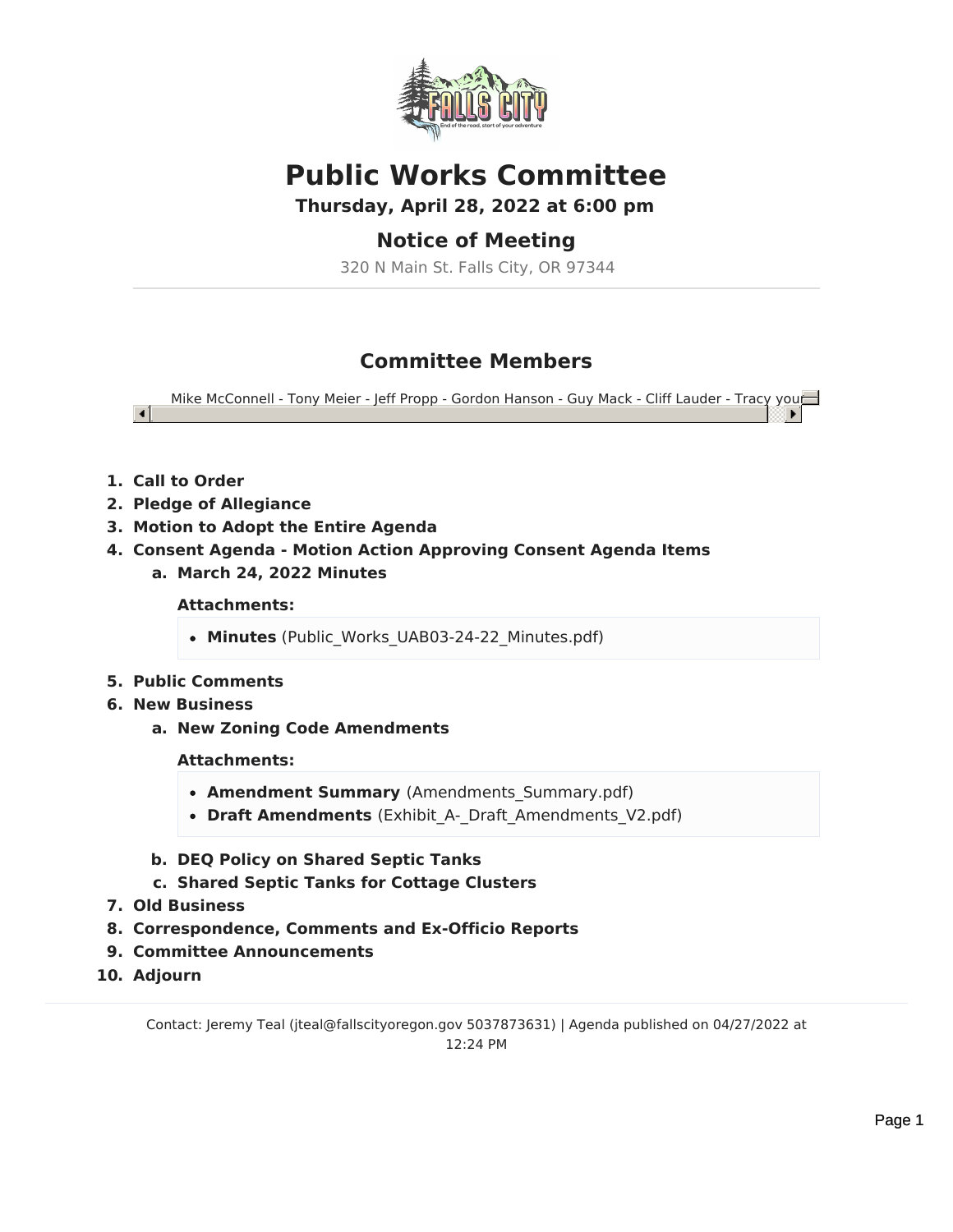# **City of Falls City Public Works Committee Meeting**

Thursday March 24, 2022 6:00PM Meeting Location: 320 N. Main Street

#### **Committee Members Present**

Tony Meier, Cliff Lauder, Tracy Young, Guy Mack

#### **1) Call to Order**

Vice Chair Meier called the meeting to order at 6:03 PM, took roll call.

#### **2) Pledge of Allegiance**

Vice Chair Meier led the Committee in the Pledge of Allegiance.

#### **3) Motion to Adopt the entire Agenda**

 Member Mack moved and member Lauder seconded: **that we adopt the entire Agenda.** Motion carried 4-0-0 Ayes. Tracy Young, Cliff Lauder, Tony Meier, Guy Mack.

#### **4) Consent Agenda: Motion Action Approving Consent Agenda Items**

 Member Meier moved and member Young seconded: **that we approve Consent Agenda Item, PWC Minutes February 24, 2021.** Motion carried 4-0-0 Ayes. Cliff Lauder, Tracy Young, Tony Meier, Guy Mack.

#### **5) Public Comment**

#### **6) New Business**

#### **A. Meter Replacement**

 PWC wanted to know if the Replacement program has been implemented and if so, how many meters have been replaced in 2020 and 2021?

#### **7) Old Business**

#### **8) Correspondence, Comments and Ex-Officio Report**

Vice Chair Meier informed Committee that he had mentioned to the City Council the possibility of placing and electronic Speed Reader Board near the top of the small hill coming into Falls City to help alert drivers to their actual speed and to slow down.

 Vice Chair Meier also informed Committee that the new Code Enforcement Officer would start in the second week of April 2022. It was the consensus of the Committee: **That the Officer take an active start with chronic offenders who have not complied with previous citations or notices.**

 Member Young suggested that City Council, Staff or a Special Committee should study current City Ordinances for revisions and updating of text.

#### **9) Committee Announcements**

Next meeting to be held **Thursday April 28, 2022** at 6:00 pm, at the Community Center.

#### **10) Adjourn**

 Member Mack moved and member Lauder seconded: **we adjourn**. Motion carried 4-0-0 Ayes. Tony Meier, Cliff Lauder, Tracy Young, Guy Mack Meeting adjourned at 6:35

Public Works Committee Chair McConnell

Attested: \_\_\_\_\_\_\_\_\_\_\_\_\_\_\_\_\_\_\_\_\_\_\_ Public Works Committee Member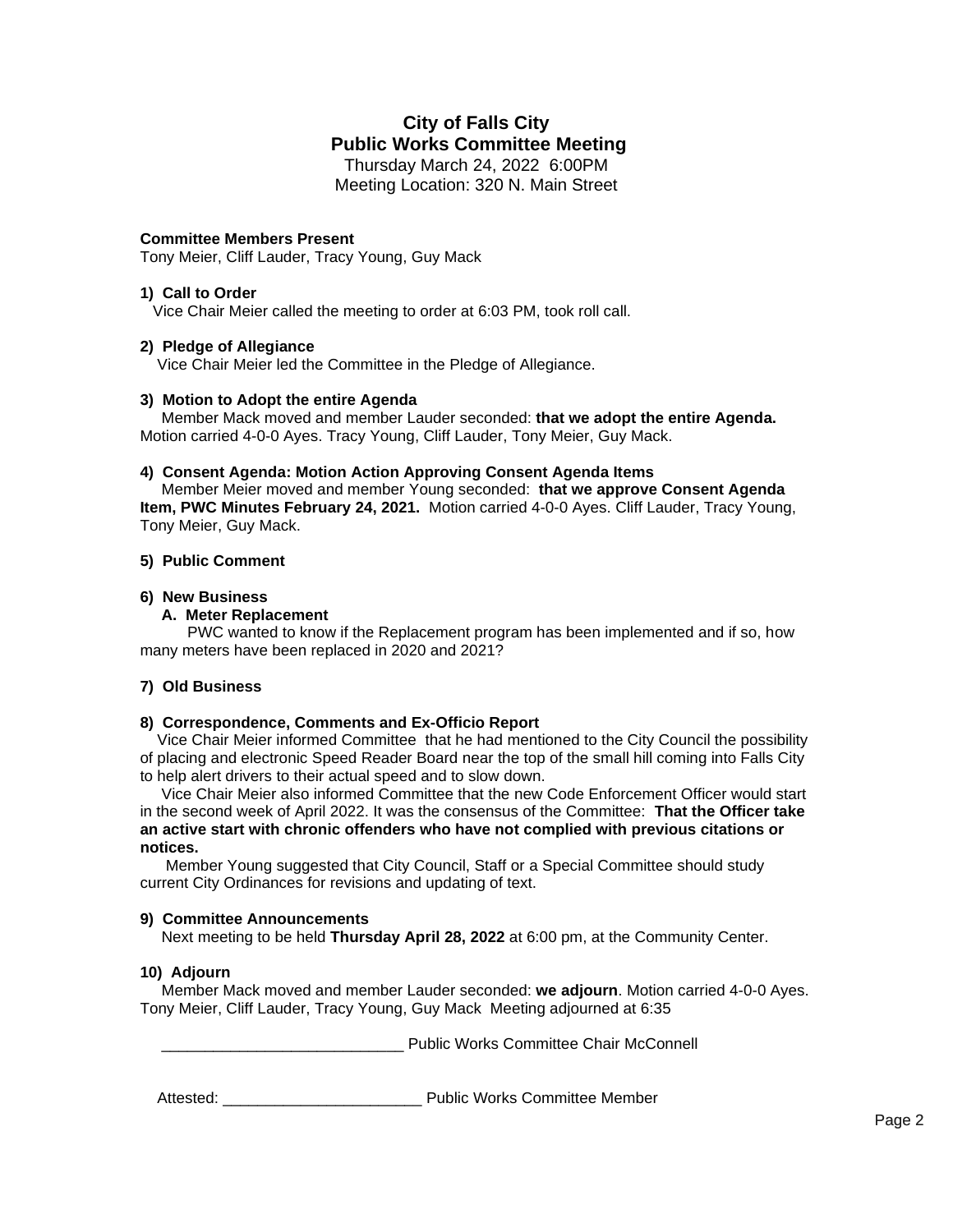

City of Falls City 299 Mill Street Falls City, OR 97344 Phone (503) 787-3631 Fax (503) 787-3023

# **Falls City Code Amendments- Summary**

The City of Falls City is proposing a suite of amendments to the City's zoning and development ordinance (FCZDO). The proposed amendments include the following:

- 1. The addition of definitions for accessory dwelling unit, cottage cluster, building footprint, and tiny home.
- 2. Reduction in minimum square footage for manufactured homes.
- 3. Addition of cottage cluster and attached housing as permitted uses in the R (Residential) and CR (Commercial Residential) zones.
- 4. Reduction in minimum lot size and minimum lot width in the R (Residential) and CR (Commercial Residential) zones.
- 5. Addition of setback requirements specific to attached single family development.
- 6. Addition of FCZDO Section 2.203.04, Accessory Dwelling Units.
- 7. Addition of FCZDO Section 2.212, Cottage Cluster development standards.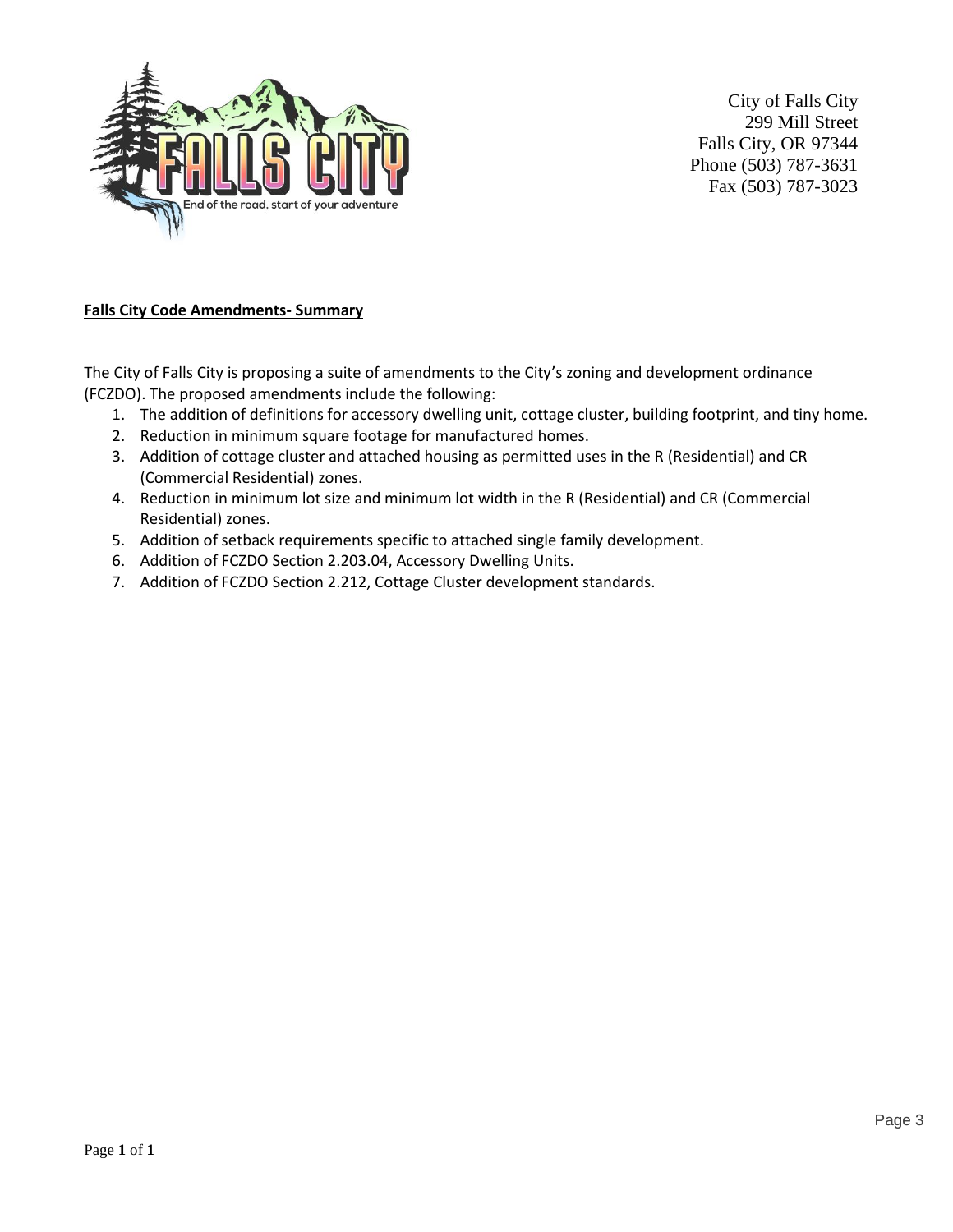# **Draft Amendments- Final**

# **1.202.02- Definitions**

**Accessory Dwelling Unit:** An interior, attached or detached residential structure with kitchen, bathroom and living areas that is used in connection with or that is accessory to a detached primary single-family dwelling.

**Building Footprint:** The horizontal area as seen in plan, measured from outside of all exterior walls and supporting columns. It includes dwellings and any area of attached garage that exceeds 200 square feet. It does not include detached garages or carports; accessory structures; trellises; patios; areas of porch, deck, and balcony less than 30 inches from finished grade; cantilevered covers, porches or projections; or ramps and stairways required for access.

**Cottage Cluster:** A grouping of no fewer than four detached dwelling units per acre located on a single lot or parcel that includes a common courtyard. Cottage cluster may also be known as "cluster housing," "cottage housing," "bungalow court," "cottage court," or "pocket neighborhood."

**Cottage:** An individual dwelling unit that is part of a cottage cluster.

**Manufactured Home:** Manufactured Home: A structure constructed for movement on the public highways that has sleeping, cooking and plumbing facilities, that is intended for human occupancy, that is being used for residential purposes and that was constructed in accordance with Federal manufactured housing construction and safety standards and regulations in effect at the time of construction and sited on a single-family residential lot outside a manufactured home park, meeting the following standards:

A. The manufactured home shall enclose a space of not less than 700quare feet;

B. The manufactured home shall be placed on an excavated and back-filled foundation and enclosed at the perimeter such that the manufactured home is located above grade to a height comparable to the height of nearby single-family, site-built homes, with not more than 24 inches of foundation exposed;

C. The manufactured home shall have a pitched roof of a slope not less than a nominal three (3) feet in height for each 12 feet in width (3/12);

D. The manufactured home shall have exterior siding and roofing material commonly permitted on residential dwellings under the Uniform Building Code;

E. The manufactured home shall be certified by the manufacturer to have an exterior thermal envelope meeting performance standards which reduce heat loss to levels equivalent to the performance standards required of single-family dwellings constructed under the State Building Code as defined in ORS 455.010, as amended. Any unit manufactured within 10 years from the date of application shall be deemed to meet this subsection; and

F. The manufactured home shall have a garage or carport constructed of like materials enclosing a space of not less than 300 square feet, which shall be completed not more than 18 months after the date of approval of the application to site the manufactured home.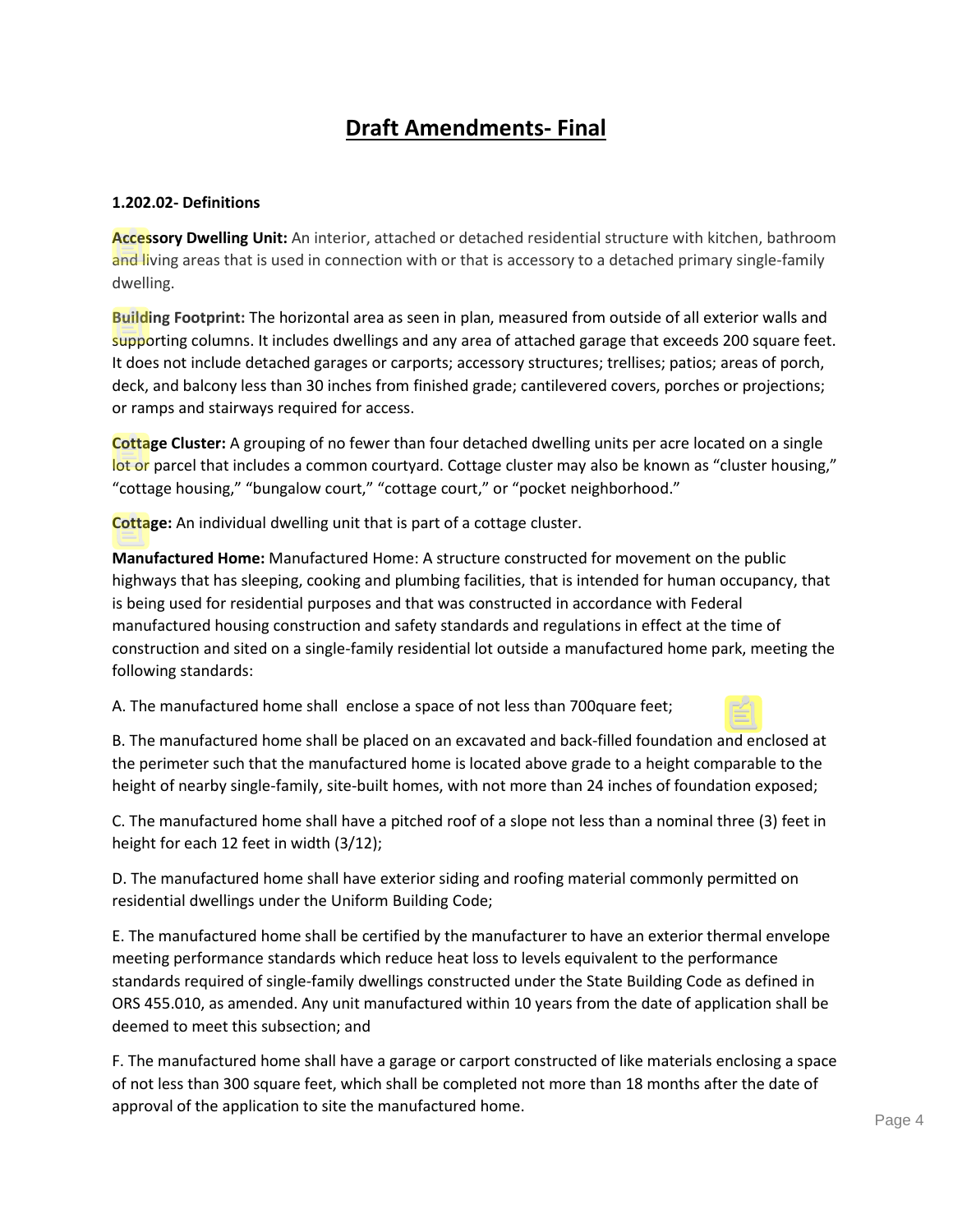G. A manufactured home shall not be sited in any area designated in an acknowledged Comprehensive Plan or land use regulation as an historic district or on residential land immediately adjacent to an historic landmark.

**Tiny Home:** A permanent single family-dwelling attached to a foundation not more than 400 square feet in size. All permanent tiny homes must comply with all applicable provisions of both the State Building Code and federal standards.

# **2.101.03 PERMITTED USES**

A. Single Family Dwellings, including Tiny Homes as defined in this Ordinance

B. Manufactured Home as defined in this Ordinance and developed pursuant to 2.209.02.

C. Manufactured Home Park pursuant to Section 2.209.06.

- D. Two-family Dwelling (Duplex).
- E. Public Park and Recreation Area.
- F. Planned Unit Developments developed pursuant to 3.211.
- G. Child care facility, as defined by Oregon Revised Statutes Chapter 657A.

H. Residential home, as defined by this ordinance. All residential care homes shall be duly licensed by the State of Oregon.

I. Cottage Clusters pursuant to Section 2.212.J. Attached Dwellings (maximum of two contiguous units).

#### **2.101.06 DEVELOPMENT STANDARDS**

- A. Dimensional Standards
	- 1. Single-family dwellings and manufactured homes on individual lots:
		- a. Minimum Lot Area: 7000square feet.
		- b. Minimum Lot Width: 50 feet at the front building line.
		- c. Minimum Average Lot Depth: 100 feet.
	- 2. Duplex and triplex dwellings:

a. Minimum Lot Area: 8,000 square feet for the first unit, plus 3,000 square feet for each additional unit.

b. Minimum Lot Width: 80 feet at the front building line.

c. Minimum Average Lot Depth: 100 feet.

- 3. Apartments, cottage clusters, and condominiums
	- a. Maximum permitted density: 12 units per acre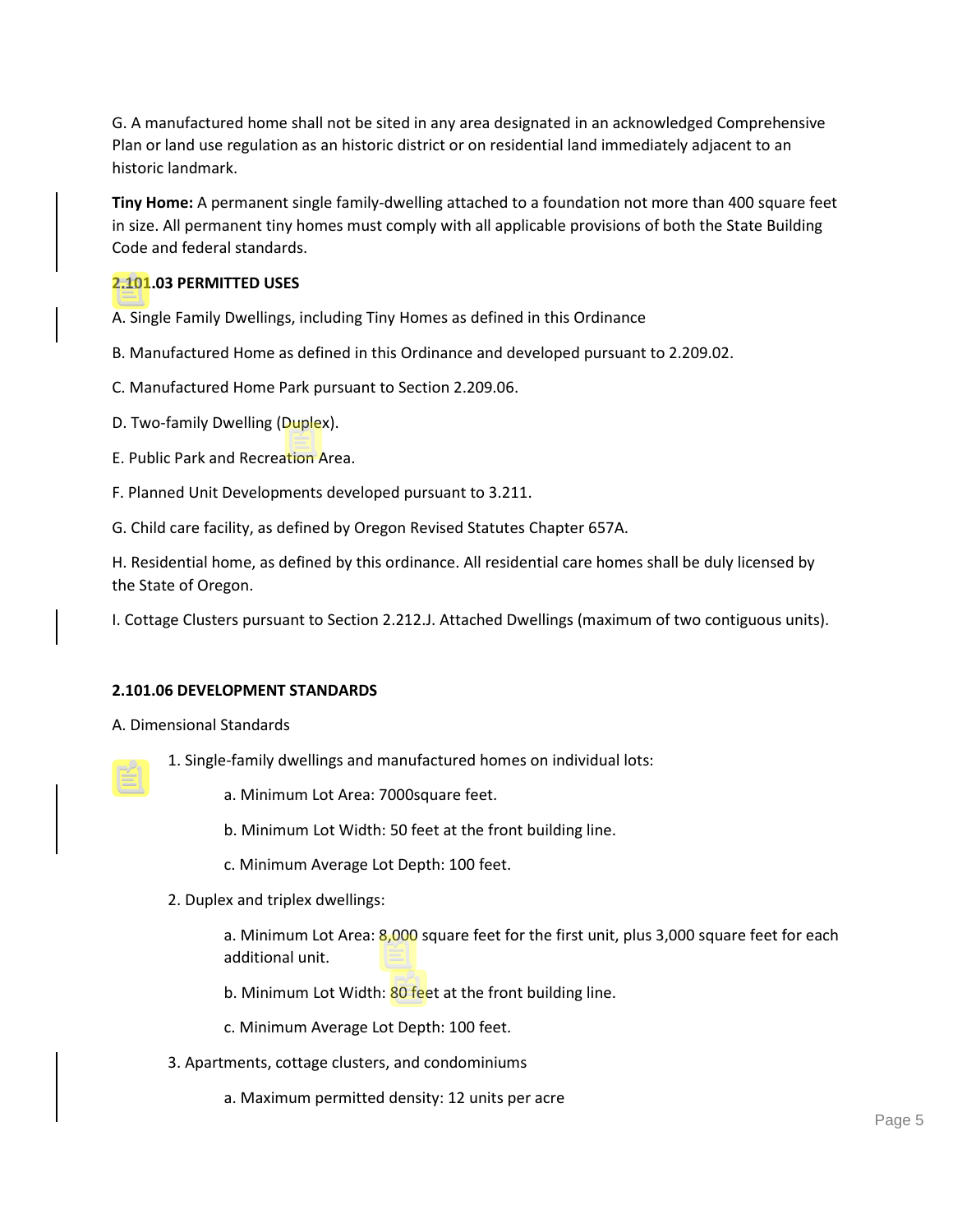# 4. Townhouses

a. Maximum lot coverage for townhouses: 60%

b. Maximum permitted density: 12 units per acre

c. Minimum lot width: 30 feet

#### B. Structure Setbacks:

1. The front yard setback shall be a minimum of 20 feet.

2. The minimum side yard setback for single-family dwellings, manufactured homes on individual lots, duplex units and triplex units shall be five (5) feet, except that the side yard adjacent to a street on a corner lot shall be a minimum of 20 feet.

3. Apartment and condominium units shall maintain a minimum setback of 10 feet from the perimeter side yard of the project, except that the side yard adjacent to a street on a corner lot shall be a minimum of 20 feet.

4. Townhouse units shall maintain the following minimum setbacks:

a. Front, Streetside: 15

b. Side: 5, except attached dwellings may have a zero lot line.

c. Rear: 20

5. The rear yard setback for any permitted use shall be a minimum of 20 feet, except that an accessory structure of 200 square feet or less shall maintain a minimum of a 5-foot rear yard.

C. Structure Height: Structure height shall not exceed 35 feet.

D. Site Design Review: apartment, townhouse and condominium dwellings shall be subject to site design review in accordance with the provisions of Section 3.104. 2.101.07

# **EXCEPTIONS TO DIMENSIONAL STANDARDS**

A. The dimensional standards of this zoning district may be modified as provided in Sections 2.200 and 2.201, and under Section 2.212 for cottage cluster development.

B. The uses permitted and dimensional standards of this district may be modified in accordance with the provisions of Section 3.211, Planned Unit Development.

# **2.102 COMMERCIAL-RESIDENTIAL ZONE (CR)**

**2.102.01 PURPOSE** To provide for a mixture of residential uses and general commercial uses in areas of mixed land use.

**2.102.02 AREA OF APPLICATION** This district is to be applied to those areas designated Commercial-Residential on the Comprehensive Plan Map.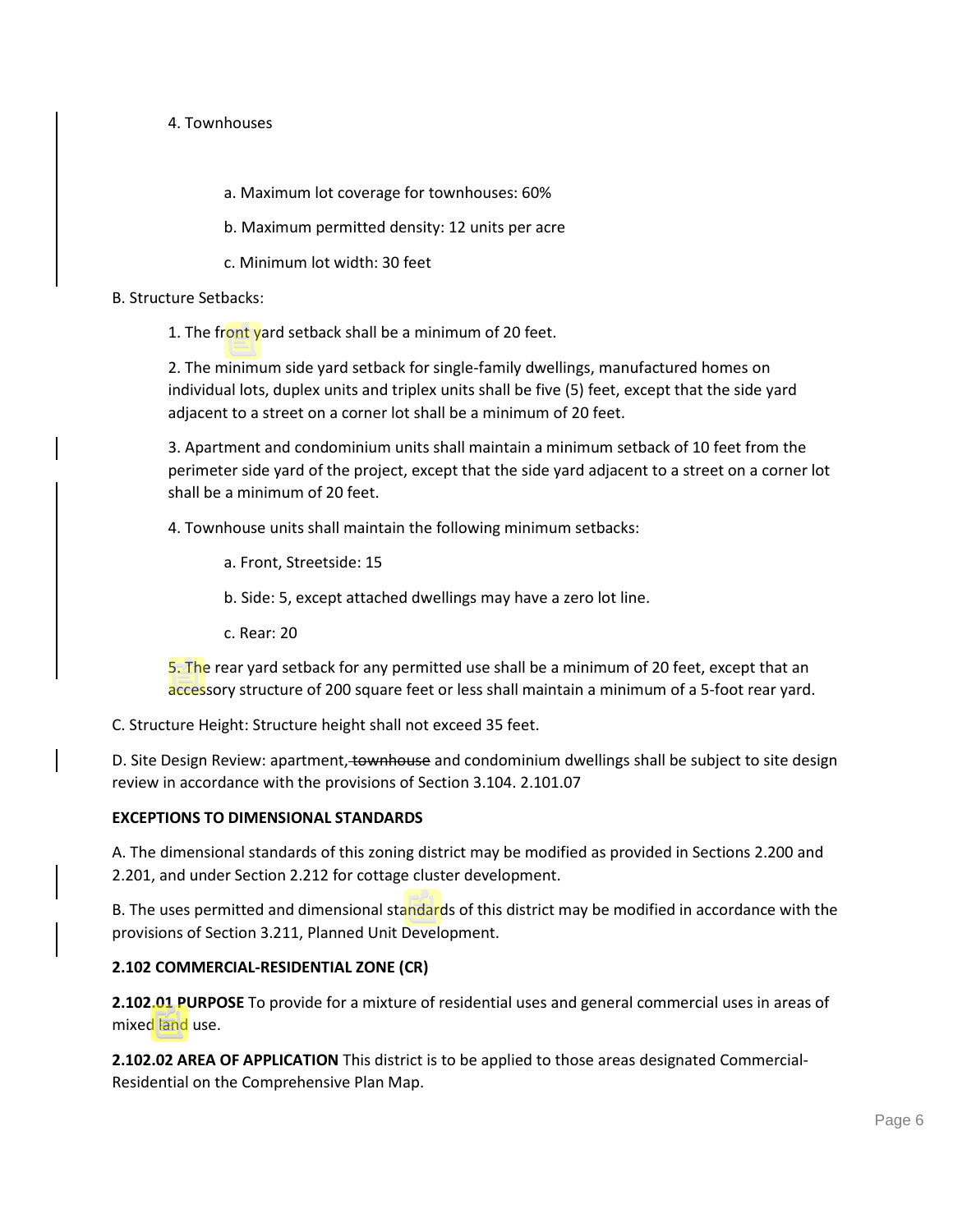#### **2.102.03 PERMITTED USES**

A. Any primary use permitted in the Residential zone.

B. Retail sales outlet including but not limited to food stores, pharmacy, furniture store, hobby or photography store, florist, liquor store, hardware store, appliance or stereo equipment store, pet shop, sporting goods, department store, jewelry, gift, and other types of retail activities.

C. Retail and service related stores such as TV and radio sales and service, bicycle shop, gunsmith, equipment rental, upholstery shop or other similar activities where a service department customarily a secondary activity to the retail use.

D. Service-related businesses such as barber shops, beauty shops, advertising agencies, self serve laundry, dry cleaning, printing or photocopying, or other activities where the primary activity is the providing of a service to retail customers.

E. Preschools, nurseries and kindergartens.

F. Nonprofit member organizations, such as business associations, labor unions, political organizations or fraternal lodges.

G. Public automobile parking as specified in Section 2.202, Off-street Parking and Loading.

H. Public and semi-public buildings, structures and uses, such as parks, municipal offices, libraries, police and fire stations, churches and houses of worship, and hospitals.

I. Public utility structures and buildings, such as pump stations, reservoirs, electric substations, and necessary right-of-way for identified public utilities.

J. Business offices including, but not limited to, insurance, real estate and title insurance; credit agencies, brokerages, loan companies, and investment companies; and miscellaneous offices such as detective agencies, drafting services or contractors offices.

K. Professional offices.

L. Banks and other financial institutions.

M. Mortuary, including crematorium.

N. Greenhouse and garden supply.

O. Restaurants, drive-ins, taverns, snack shops and other types of eating and drinking establishments.

P. Amusement and recreation related businesses such as bowling alleys, miniature golf, pool halls, motion picture theaters, video arcades, and other types of amusement and recreational businesses.

Q. Hotel and Motel.

R. Residences which are located on the second story above a permitted-use commercial building.

S. Temporary Hardship Dwelling, pursuant to Section 2.209.03

T. Cottage Cluster Dwellings pursuant to Section 2.212.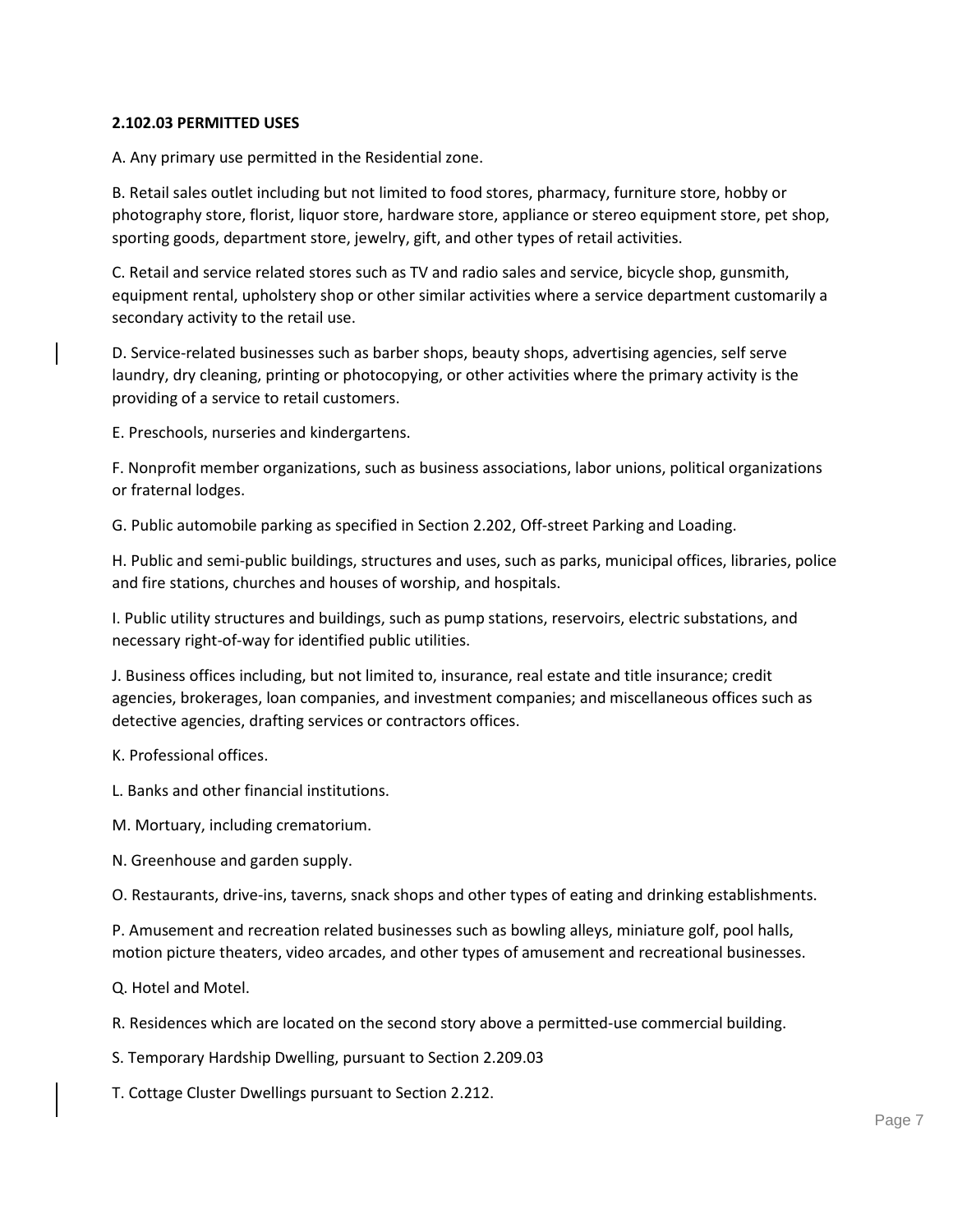U. Attached Dwellings (Maximum of two contiguous dwellings).

\*\*\*\*\*\*

# **2.102.06 DEVELOPMENT STANDARDS AND SIGNS**

A. Commercial uses shall be subject to the development standards, sign provisions and limitations on use set forth in the Commercial-Industrial Zone.

B. Residential uses shall be subject to the sign provisions of the Residential Zone and to the development standards of the Residential Zone which apply to the type of dwelling proposed.

1.Cottage Cluster Development is subject to the provisions of Section 2.212.

# **2.102.07 LIMITATIONS ON USE**

A. All business, services, processing, or merchandise displays shall be conducted wholly within an enclosed building except for the following: 1. Off-street parking or loading. 2. Drive-through windows or service stations. 3. Temporary display and sales of merchandise provided it is under cover of a projecting roof and does not interfere with pedestrian, bicycle, or automobile circulation. 4. Business which, in all cases, require outdoor storage of merchandise, e.g., automobile, RV sales lots, or gas stations.

B. Not more than 50 percent of the floor area of the building and not more than 25 percent of the lot area of the commercial enterprise shall be used in the manufacturing, processing, or compounding of products.

**2.102.08 DIMENSIONAL STANDARDS** The following minimum dimensional standards shall be required for all development in the Commercial-Residential Zone.

A. Dimensional Standards

- 1. Single-family dwellings and manufactured homes on individual lots:
	- a. Minimum Lot Area: 7000square feet.
	- b. Minimum Lot Width: 50 feet at the front building line.
	- c. Minimum Average Lot Depth: 100 feet.
- 2. Duplex and triplex dwellings:

a. Minimum Lot Area: 8,000 square feet for the first unit, plus 3,000 square feet for each additional unit.

- b. Minimum Lot Width: 60 feet at the front building line.
- c. Minimum Average Lot Depth: 100 feet.
- 3. Apartments, cottage cluster, and condominiums
	- a. Maximum permitted density: 12 units per acre
- 4. Townhouses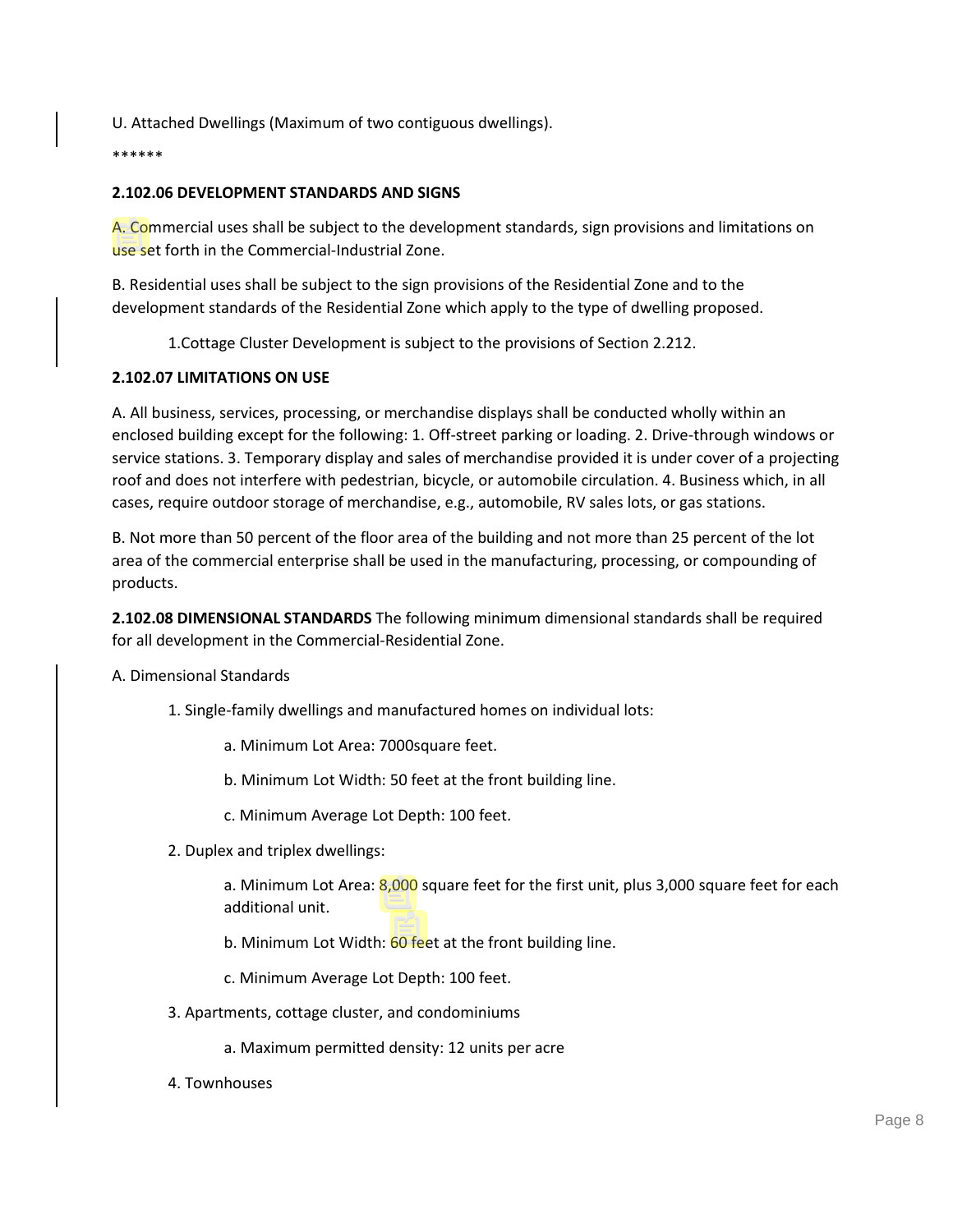a. Maximum lot coverage for townhouses: 60%

b. Maximum permitted density: 12 units per acre

c. Minimum lot width: 30 feet

B. Structure Setbacks:

1. The front yard setback shall be a minimum of 20 feet.

2. The minimum side yard setback for single-family dwellings, manufactured homes on individual lots, duplex units and triplex units shall be five (5) feet, except that the side yard adjacent to a street on a corner lot shall be a minimum of 20 feet.

3. Apartment and condominium units shall maintain a minimum setback of 10 feet from the perimeter side yard of the project, except that the side yard adjacent to a street on a corner lot shall be a minimum of 20 feet.

4. Townhouse units shall maintain the following minimum setbacks:

a. Front, Streetside: 15

b. Side: 5, except attached dwellings may have a zero lot line.

c. Rear: 20

5. The rear yard setback for any permitted use shall be a minimum of 20 feet, except that an accessory structure of 200 square feet or less shall maintain a minimum of a 5-foot rear yard.

C. Structure Height: Structure height shall not exceed 35 feet.

D. Site Design Review: apartment, townhouse and condominium dwellings shall be subject to site design review in accordance with the provisions of Section 3.104. 2.101.07

E. Nonresidential uses in the Commercial-Residential Zone: Unless otherwise provided in Sections 2.200 and 2.201, and as required below, there shall be no minimum lot area and no required yards.

1. The side yard shall be not less than 15 feet when adjacent to the Residential Zone.

2. The rear yard shall be not less than 20 feet when adjacent to the Residential Zone.

**2.102.09 EXCEPTIONS TO DIMENSIONAL STANDARDS** The dimensional standards of this district may be modified as provided in Section 2.200 and 2.201.

# **2.203 ACCESSORY STRUCTURES**

**2.203.01 GENERALLY** Accessory structures shall comply with the following requirements.

#### **2.203.02 RESIDENTIAL ZONE**

A. Location and Number. Accessory structures shall be located within the rear or interior side yard. A maximum of two (2) accessory structures are permitted.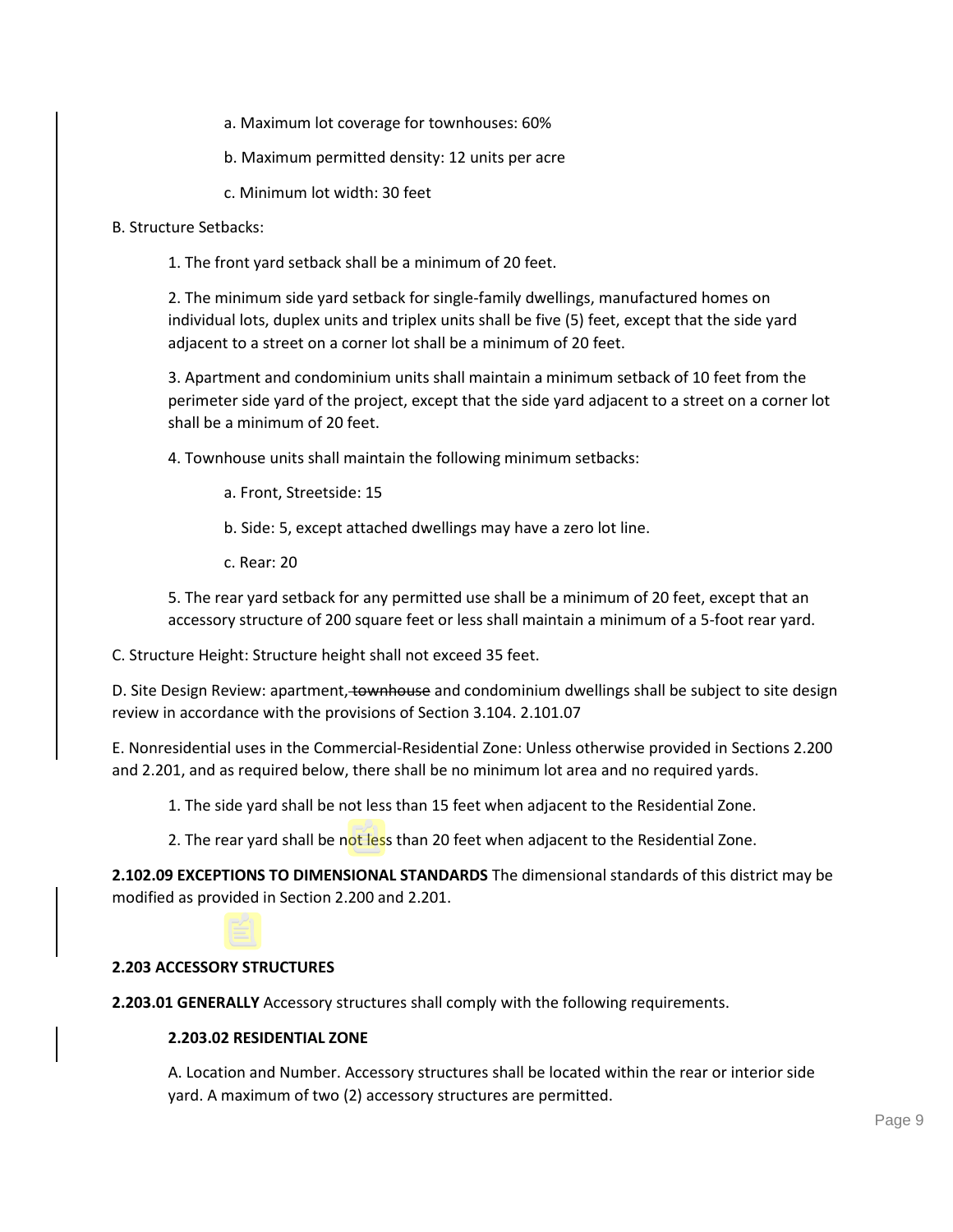B. Height. The maximum allowable height is 20 feet, except that no accessory structure shall exceed the height of the primary building.

C. Property Setbacks. For structures 10 feet or less in height there shall be a minimum five (5) foot setback along the side and rear property lines. For buildings greater than 10 feet in height there shall be a setback of five (5) feet along each side property line and 10 feet along the rear property line.

D. Building Separation. Accessory structures shall be separated from the primary building by a minimum of six (6) feet.

E. Building Size. In no case shall the accessory structure occupy more than 20 percent of the rear yard. The building size limitation shall be considered the maximum allowable area permitted for all accessory structures.

F. Exterior Finish. The accessory structure shall have an exterior finish that is residential in character.

G. A building permit is required for all accessory structures that exceed 200 square feet in size or 10 feet in height.

#### **2.203.03 COMMERCIAL-RESIDENTIAL, COMMERCIAL-INDUSTRIAL, AND FORESTRY ZONES**

A. Location and Number. Accessory structures may be located anywhere the primary structure may be placed. There is no limit to the number of permitted accessory structures with the exception that only one accessory dwelling unit shall be permitted per primary single-family residence

B. Height. Accessory structures shall comply with the height provisions in the underlying zone for the primary structure.

C. Setbacks. Accessory structures shall comply with the setback provisions in the underlying zone for the primary structure.

D. Building size. There is no limitation, provided the building complies with the setback and height limitations of the underlying zone.

E. A building permit is required for all accessory structures that exceed 200 square feet in size or 10 feet in height.

# **Section 2.203.04- Accessory Dwelling Units**

A. Purpose and Intent: The purpose and intent of allowing accessory dwelling units is to:

1. Provide older homeowners with a means of obtaining rental income, companionship, security, and services, thereby enabling them to stay more comfortably in homes and neighborhoods they might otherwise be forced to leave.

2. Add moderately priced rental units to the housing stock to meet the needs of smaller households and make housing units available to moderate income households who might otherwise have difficulty finding housing.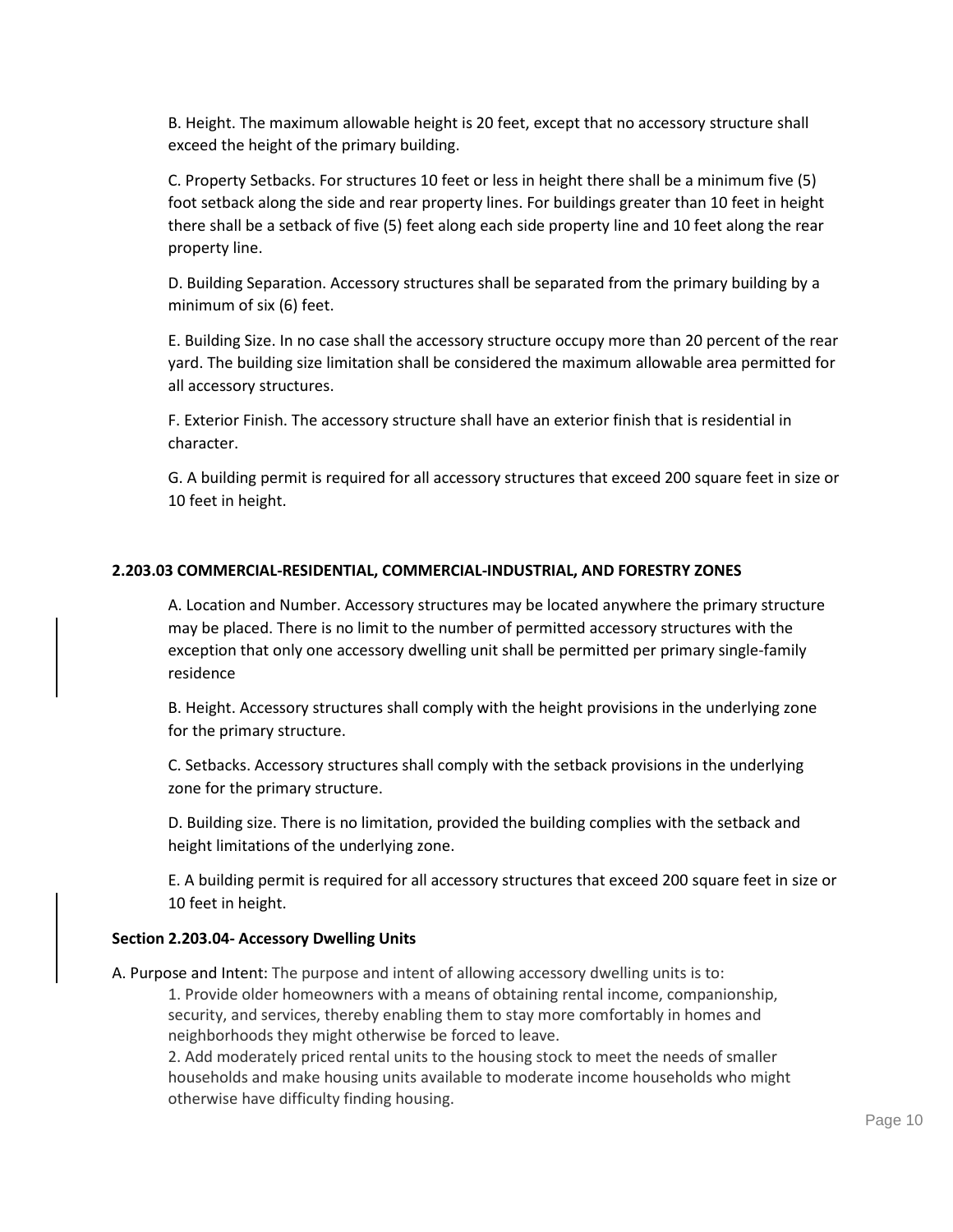3. Develop housing units in single-family neighborhoods that are appropriate for households at a variety of stages in their life cycle.

4. Provide housing for persons with disabilities.

5. Protect stability, property values, and the residential character of a neighborhood. B. Permitted Uses: A maximum of one (1) accessory dwelling unit is permitted per lot containing an approved single-family dwelling in the Residential (R) or Commercial-Residential (CR) zone. Density standards within the R and CR zones do not apply to and accessory dwelling units meeting the provisions of this section.

C. Review Process: All permits for accessory dwelling units shall be processed under Falls City's building permit review process.

D. Criteria for the development of an accessory dwelling unit are as follows:

1. One accessory dwelling unit shall be allowed for each detached single-family dwelling on a lot. A manufactured home meeting the requirements of Section 2.209.02 Manufactured Homes, and placed on a permanent perimeter foundation is allowed as a detached accessory dwelling unit. A "tiny home" placed on a permanent perimeter foundation and constructed in accordance with the applicable building codes for single-family dwellings is allowed as a detached accessory dwelling unit.

2. A new separate outside entrance serving an accessory dwelling unit shall be on the side or rear of a detached accessory dwelling unit, and on the side or rear of the primary dwelling for an attached or interior accessory dwelling unit.

3. The maximum gross habitable floor area (GHFA) of the accessory dwelling unit shall not exceed fifty (50) percent of the GHFA of the primary dwelling on the lot, or shall not exceed a maximum of nine hundred (900) square feet, whichever is less. An accessory dwelling unit resulting from the conversion of a level or floor, including but not limited to a basement, attic, or second story, of a primary dwelling may occupy the entire level or floor.

4. An interior, attached or detached accessory dwelling unit shall not be enlarged beyond the maximum size in subsection 3, and shall not be the subject of a variance to allow such enlargement.

5. Off-Street Parking. No on-site parking is required.

6. An accessory dwelling unit shall not be located in a front yard.

7. The accessory dwelling unit shall not exceed the height restriction of the zone in which it is located.

# **\*Section 2.212 Specific Standards for Cottage Clusters: When applicable, standards within this standard shall override conflicting standards within the FCZDO\***

# **A. Permitted use and Approval Process**

1. Permitted use: Cottage Cluster development is permitted where indicated as a permitted use in the applicable zone.

2. Approval Process: Cottage Cluster developments shall be reviewed in accordance with the SDR (Site Development Review) Type III process. Pre-application meetings shall be required for cottage cluster development.

3. Sufficient Infrastructure: The applicant shall provide evidence that sufficient infrastructure is provided, will be provided, or will be provided upon submittal of a cottage cluster development application.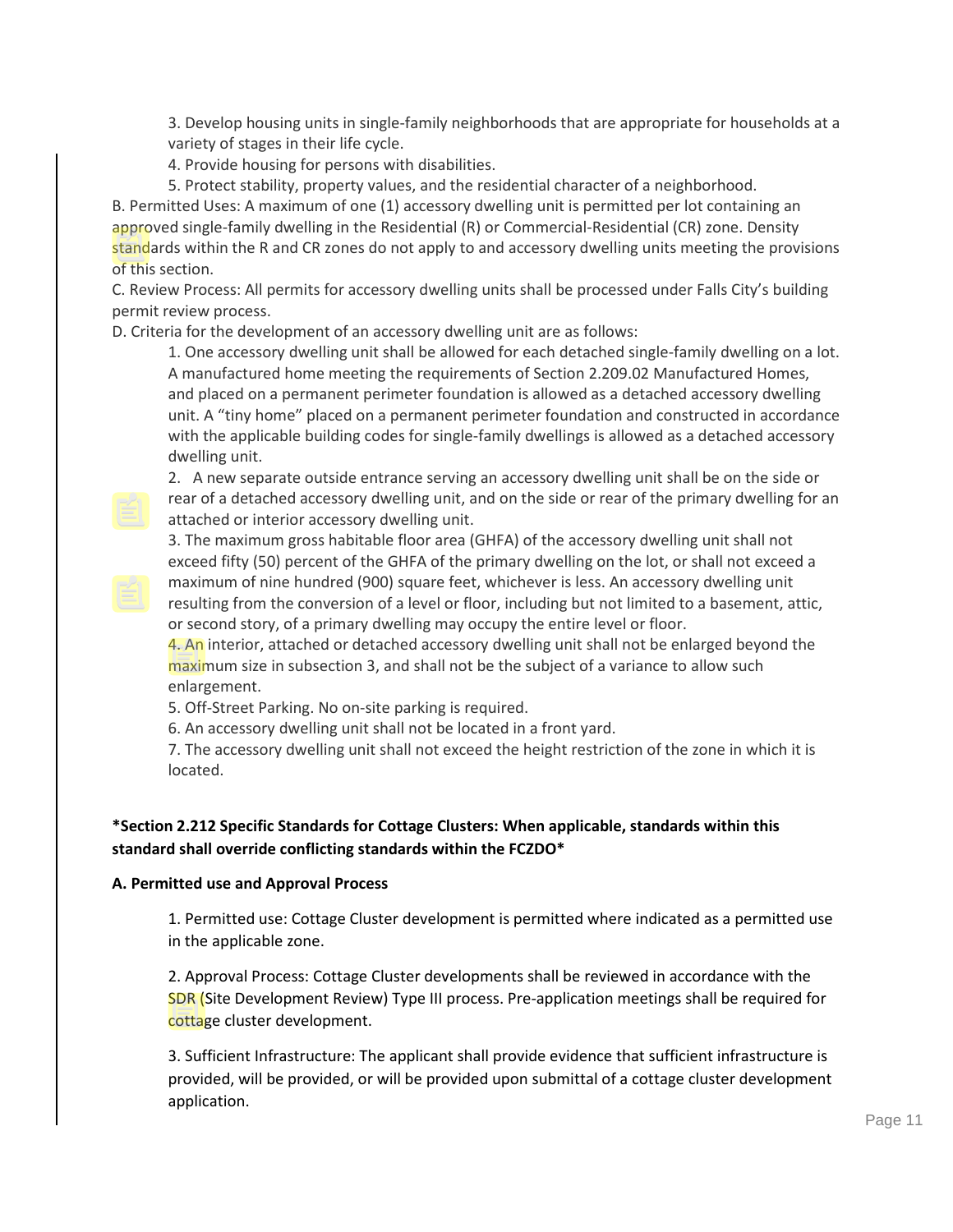4. Definition: Cottage Clusters are groupings of 4-12 detached dwellings with a minimum square footage of 250 SF and a maximum square footage of 900 SF.

5. A cottage cluster unit must be placed on a permanent foundation.

6. Ownership model: Cottage clusters are permitted in either Apartment-style, Fee Simple or Condo ownership types. Fee Simple development shall be subject to applicable subdivision standards in addition to the development standards within this section.

#### **B. Development Standards**

1. Applicability

a. Cottage Cluster developments shall meet the standards of section 2.212, along with the applicable zone-based development standards and general development standards listed within FCZDO Section 2.200

b. The following standards are invalid and do not apply to cottage clusters allowed by this code, except as specified in this section (B):

1. Additional development standards of the applicable base zone related to the standards addressed under subsections (2) through (7) of this section (B).

2. Development standards of the applicable base zone related to lot dimensions, lot coverage, floor area ratio, landscape or open space area, or the siting or design of dwellings.

3. The jurisdiction's other development standards that apply only to cottage clusters and that conflict with provisions of this code.

2. Minimum Lot Size and Dimensions. Cottage clusters shall meet the minimum lot size, width, and depth standards that apply to detached single family dwellings in the same zone so long as a cottage cluster development is capable of meeting all applicable development standards.

# 3. Density

a. Minimum Density: 4 units per acre.

b. Maximum Density: No maximum density; however all cottage cluster development must

meet all applicable development standards.

4. Setbacks and Building Separation.

- a. Setbacks
	- 1. Front setback: 10 feet
	- 2. Side setbacks: 5 feet
	- 3. Rear setback: 10 feet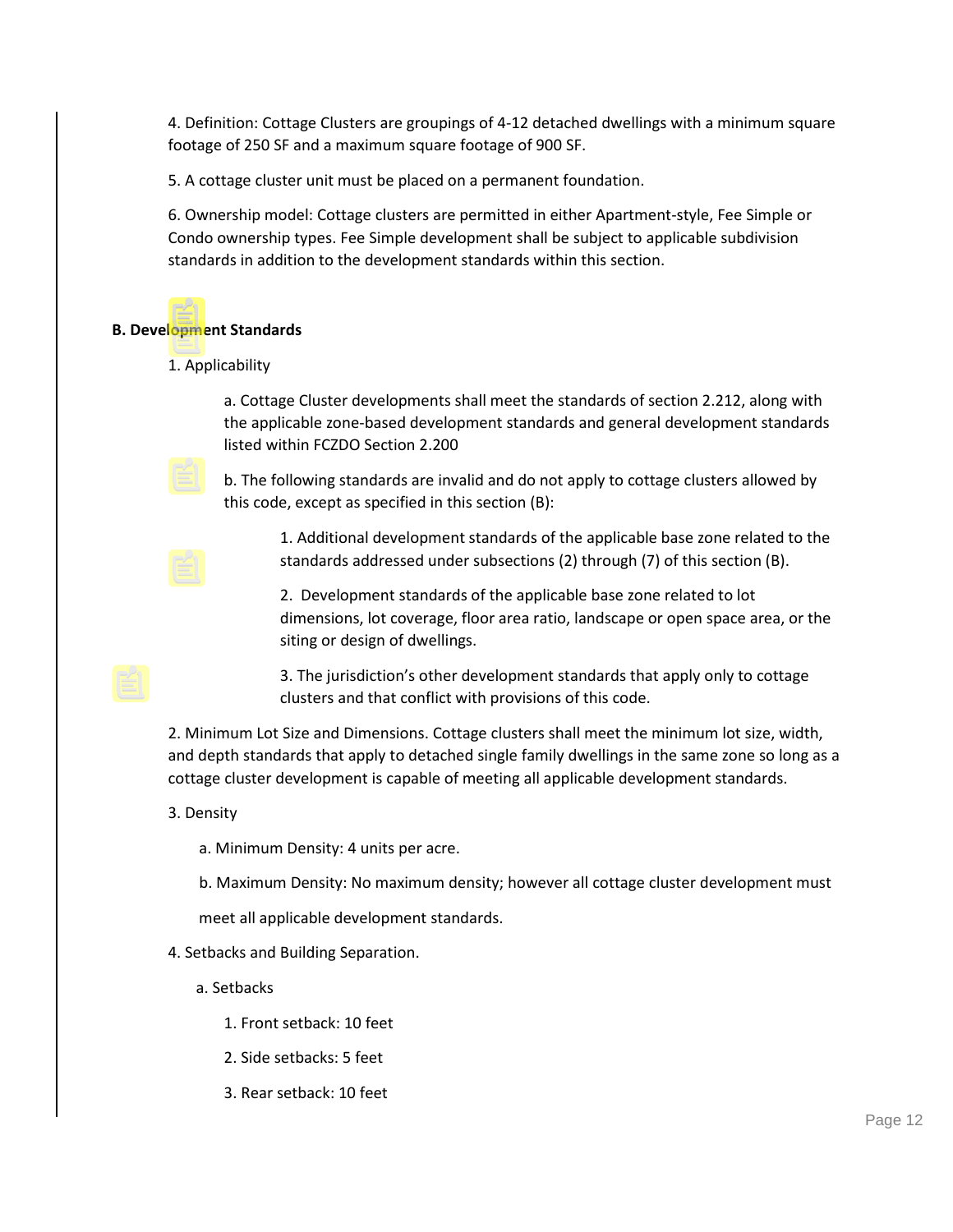b. Building Separation. Cottages shall be separated by a minimum distance of six (6) feet. The minimum distance between all other structures, including accessory structures, shall be in accordance with building code requirements.

5. Unit Size and Building Footprint

a. The maximum average floor area for a cottage cluster dwelling unit is 1,400 square feet per dwelling unit. Community buildings shall be included in the average floor area calculation for a cottage cluster.

b. Where a dwelling unit within a cottage cluster has an attached garage or carport, up to 200 square feet of the attached garage or carport may be excluded from the maximum building footprint calculation for that unit. For purposes of this subsection, building footprint means the horizontal area of the building, measured from outside of all exterior walls and supporting columns. It includes the dwelling, garage, and carport, but not trellises, patios, and areas of porch, deck, and balcony less than 30 inches from finished grade, or cantilevered porches, or projections which do not have a post touching the ground or ramps and stairways required for access.

6. Building Height. The maximum building height for all structures is 25 feet or two (2) stories, whichever is greater.

**C. Design Standards** Cottage clusters shall meet the design standards in subsections (1) through (8) of this section (C). No other design standards shall apply to cottage clusters unless noted in this section. Mandates for construction of a garage or carport and any other design standards are invalid, except as specified in this Section (C).

1. Cottage Orientation. Cottages must be clustered around a common courtyard, meaning they abut the associated common courtyard or are directly connected to it by a pedestrian path, and must meet the following standards (see Figure 26):

a. Each cottage within a cluster must either abut the common courtyard or must be directly connected to it by a pedestrian path.

b. A minimum of 50 percent of cottages within a cluster must be oriented to the common courtyard and must:

i. Have a main entrance facing the common courtyard;

ii. Be within 10 feet from the common courtyard, measured from the façade of the cottage to the nearest edge of the common courtyard; and

iii. Be connected to the common courtyard by a pedestrian path.

c. Cottages within 20 feet of a street property line may have their entrances facing the street.

d. Cottages not facing the common courtyard or the street must have their main entrances facing a pedestrian path that is directly connected to the common courtyard.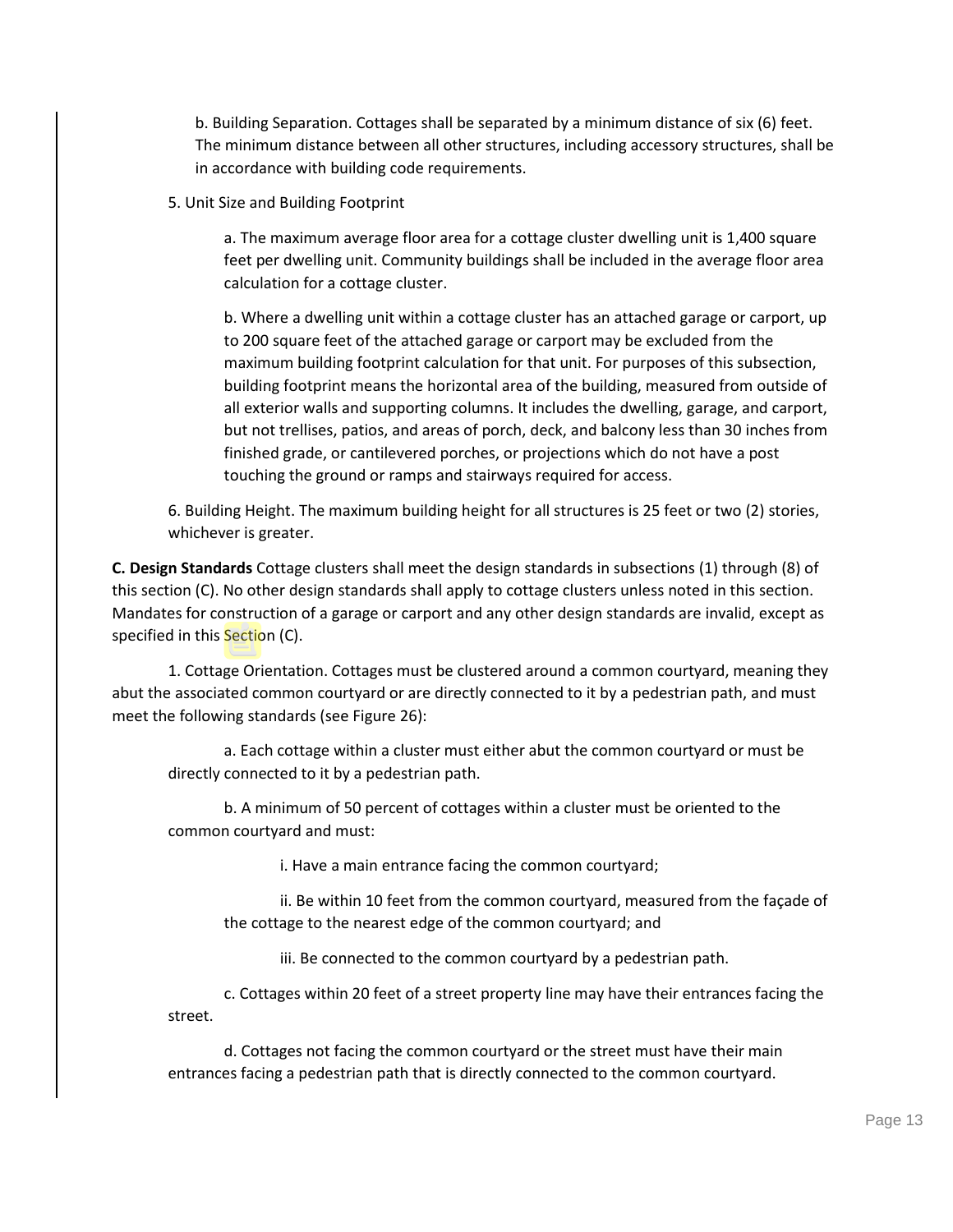2. Common Courtyard Design Standards. Each cottage cluster must share a common courtyard in order to provide a sense of openness and community of residents. Common courtyards must meet the following standards (see Figure 26):

a. The common courtyard must be a single, contiguous piece.

b. Cottages must about the common courtyard on at least two sides of the courtyard.

c. The common courtyard must contain a minimum of 150 square feet per cottage within the associated cluster (as defined in subsection (1) of this section (C)).

d. The common courtyard must have no dimension less than 15 feet.

e. The common courtyard shall be developed with a mix of landscaping, lawn area, pedestrian paths, and/or paved courtyard area, and may also include recreational amenities. Impervious elements of the common courtyard shall not exceed 75 percent of the total common courtyard area.

f. Pedestrian paths must be included in a common courtyard. Paths that are contiguous to a courtyard shall count toward the courtyard's minimum dimension and area. Parking areas, required setbacks, and driveways do not qualify as part of a common courtyard

3. Community Buildings. Cottage cluster projects may include community buildings for the shared use of residents that provide space for accessory uses such as community meeting rooms, guest housing, exercise rooms, day care, or community eating areas. Community buildings must meet the following standards:

a. Each cottage cluster is permitted one community building, which shall count towards the maximum average floor area, pursuant to subsection (B)(5).

b. A community building that meets the development code's definition of a dwelling unit must meet the maximum 900 square foot footprint limitation that applies to cottages, unless a covenant is recorded against the property stating that the structure is not a legal dwelling unit and will not be used as a primary dwelling.

4. Pedestrian Access.

a. An accessible pedestrian path must be provided that connects the main entrance of each cottage to the following:

i. The common courtyard;

ii. Shared parking areas;

iii. Community buildings; and

iv. Sidewalks in public rights-of-way abutting the site, or rights-of-way if there are no sidewalks.

b. The pedestrian path must be hard-surfaced and a minimum of four (4) feet wide.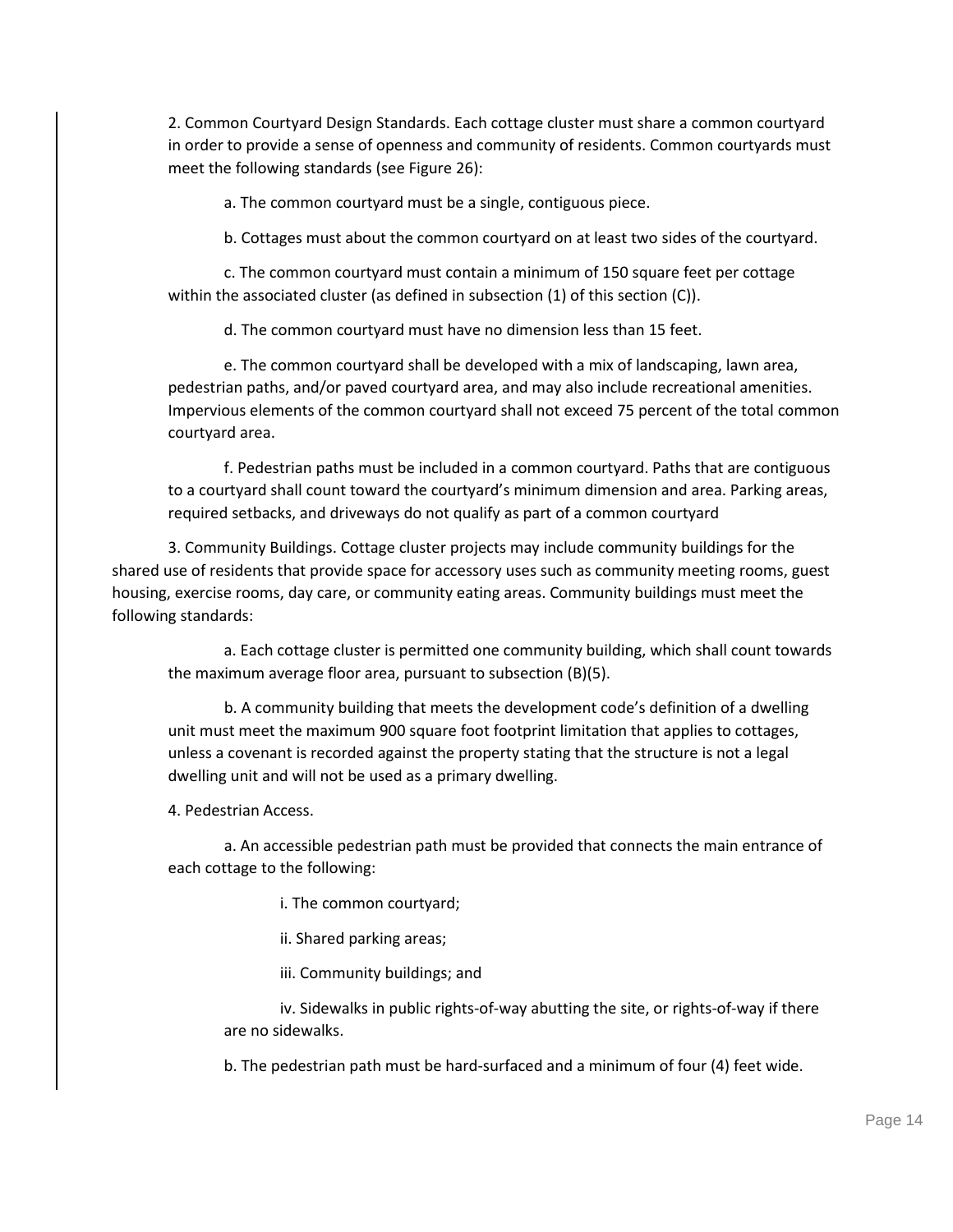5. Windows. Cottages within 20 feet of a street property line must meet any window coverage requirement that applies to detached single family dwellings in the same zone.

6. Parking Design

a. Clustered parking. Off-street parking may be arranged in clusters, subject to the following standards:

i. Cottage cluster projects with fewer than 16 cottages are permitted parking clusters of not more than five (5) contiguous spaces.

ii. Cottage cluster projects with 16 cottages or more are permitted parking clusters of not more than eight (8) contiguous spaces.

iii. Parking clusters must be separated from other spaces by at least four (4) feet of landscaping.

iv. Clustered parking areas may be covered.

# b. Off-Street Parking.

a. Required Off-Street Parking. The minimum number of required off-street parking spaces for a cottage cluster project is one (1) space per unit. Spaces may be provided for individual cottages or in shared parking clusters.

b. Except as otherwise provided in this section, parking areas shall:

i. Shall not be located between the front property line abutting a street and those dwelling units within the cottage cluster that are located closest to the front property line abutting a street;

ii. Shall be setback a minimum of 20 feet from the property line abutting a street; and

iii. Shall be setback a minimum of 10 feet from all other property lines, except property lines abutting an alley where there is no minimum required setback.

c. When a cottage cluster is located on a corner lot or double frontage lot, off-street parking, vehicle storage, and vehicle maneuvering areas shall conform to the location and setback requirements included under subsection (b) of this section, except that such areas may be located between the dwelling units and a property line abutting a street on the side or rear of the lot, but shall be setback a minimum of 10 feet from the property line abutting such street.

d. Screening. Landscaping, fencing, or walls at least three feet tall shall separate clustered parking areas and parking structures from common courtyards and public streets.

d. Garages and carports.